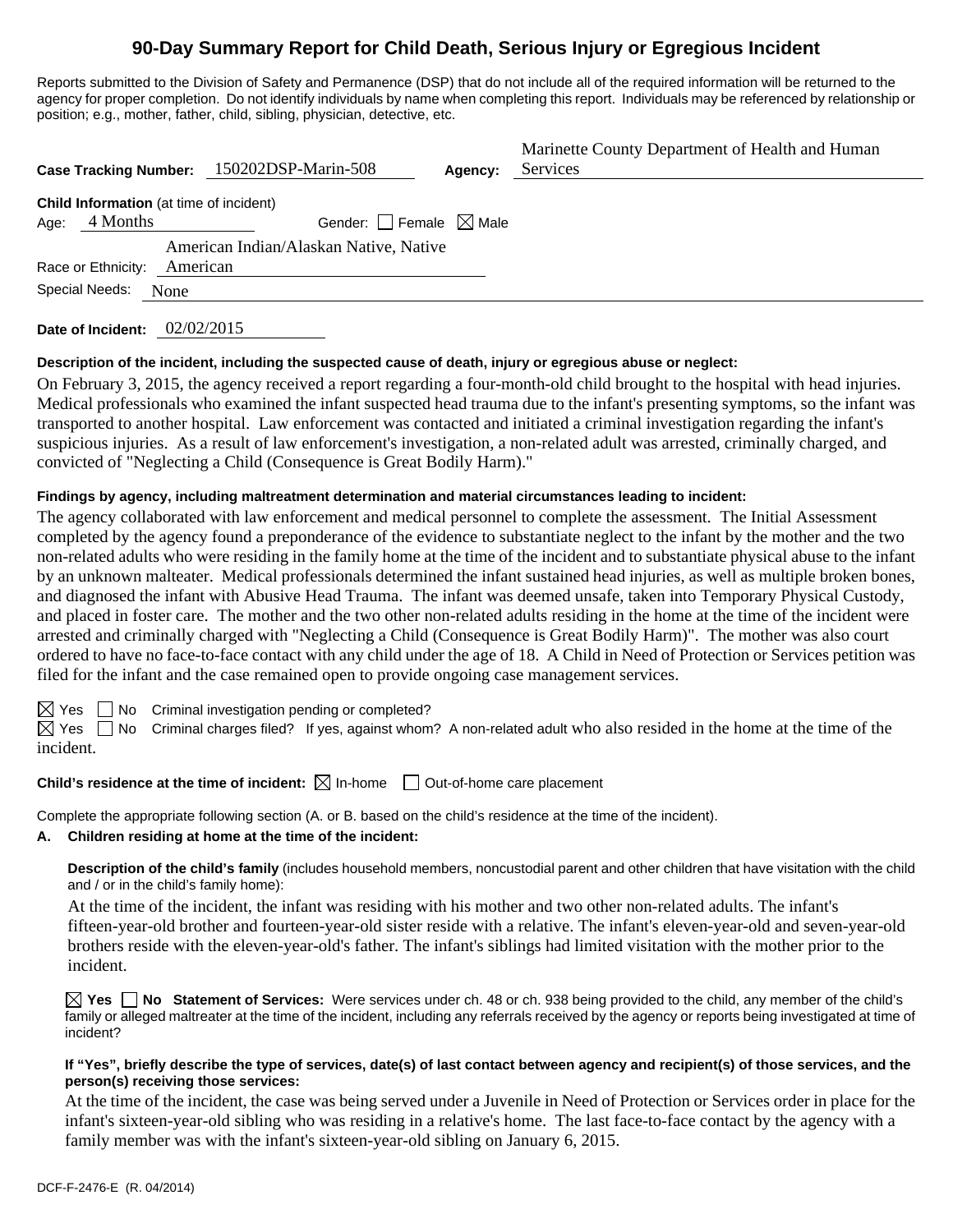**Summary of all involvement in services as adults under ch. 48 or ch. 938 by child's parents or alleged maltreater in the previous five years:** (Does not include the current incident.)

On December 13, 2010, the agency screened-in a CPS Report alleging physical abuse to the infant's now sixteen-year-old sibling by the mother. An assessment was completed by the agency and the allegation of physical abuse was unsubstantiated. The case was opened for voluntary services.

On September 16, 2013, the agency screened-in a CPS Report alleging neglect to the infant's now seven-year-old sibling by the mother. An assessment was completed by the agency and the allegation of neglect was substantiated. A Child in Need of Protection and Services petition was filed and the case remained open for ongoing services.

**Summary of actions taken by the agency under ch. 48, including any investigation of a report or referrals to services involving the child, any member of the child's family living in this household and the child's parents and alleged maltreater.** (Does not include the current incident.)

(Note: Screened out reports listed in this section may include only the date of the report, screening decision, and if a referral to services occurred at Access. Reports that do not constitute a reasonable suspicion of maltreatment or a reason to believe that the child is threatened with harm are not required to be screened in for an initial assessment, and no further action is required by the agency.)

On June 16, 2014, the agency screened-out a Services Report.

On June 14, 2014, the agency screened-out a CPS Report.

On June 13, 2014, the agency screened-out a CPS Report.

On June 12, 2014, the agency screened-out a CPS Report.

On January 23, 2014, the agency screened-out a Services Report.

On December 11, 2013, the agency screened-out a CPS Report.

On September 16, 2013, the agency screened-in a CPS Report alleging neglect to the infant's now seven-year-old sibling by the mother. An assessment was completed by the agency and the allegation of neglect was substantiated. A Child in Need of Protection and Services petition was filed and the case remained open for ongoing services.

On January 2, 2013, the agency screened-out a CPS Report.

On May 19, 2011, the agency screened-out a CPS Report.

On April 4, 2011, the agency screened-out a CPS Report.

On December 13, 2010, the agency screened-in a CPS Report alleging physical abuse to the infant's now sixteen-year-old sibling by the mother. An assessment was completed by the agency and the allegation of physical abuse was unsubstantiated. The case was opened for voluntary services.

On July 7, 2008, the agency screened-out a CPS Report.

On July 1, 2008, the agency screened-out a CPS Report.

On May 14, 2008, the agency screened-out a CPS Report.

On May 17, 2007, the agency screened-out a CPS Report.

On April 4, 2006, the agency screened-out a CPS Report.

On January 16, 2006, the agency screened-out a CPS Report.

On December 1, 2005, the agency screened-out a CPS Report.

**Summary of any investigation involving the child, any member of the child's family and alleged maltreater conducted under ch. 48 and any services provided to the child and child's family since the date of the incident:** 

The agency collaborated with law enforcement and medical personnel to complete the assessment. The Initial Assessment